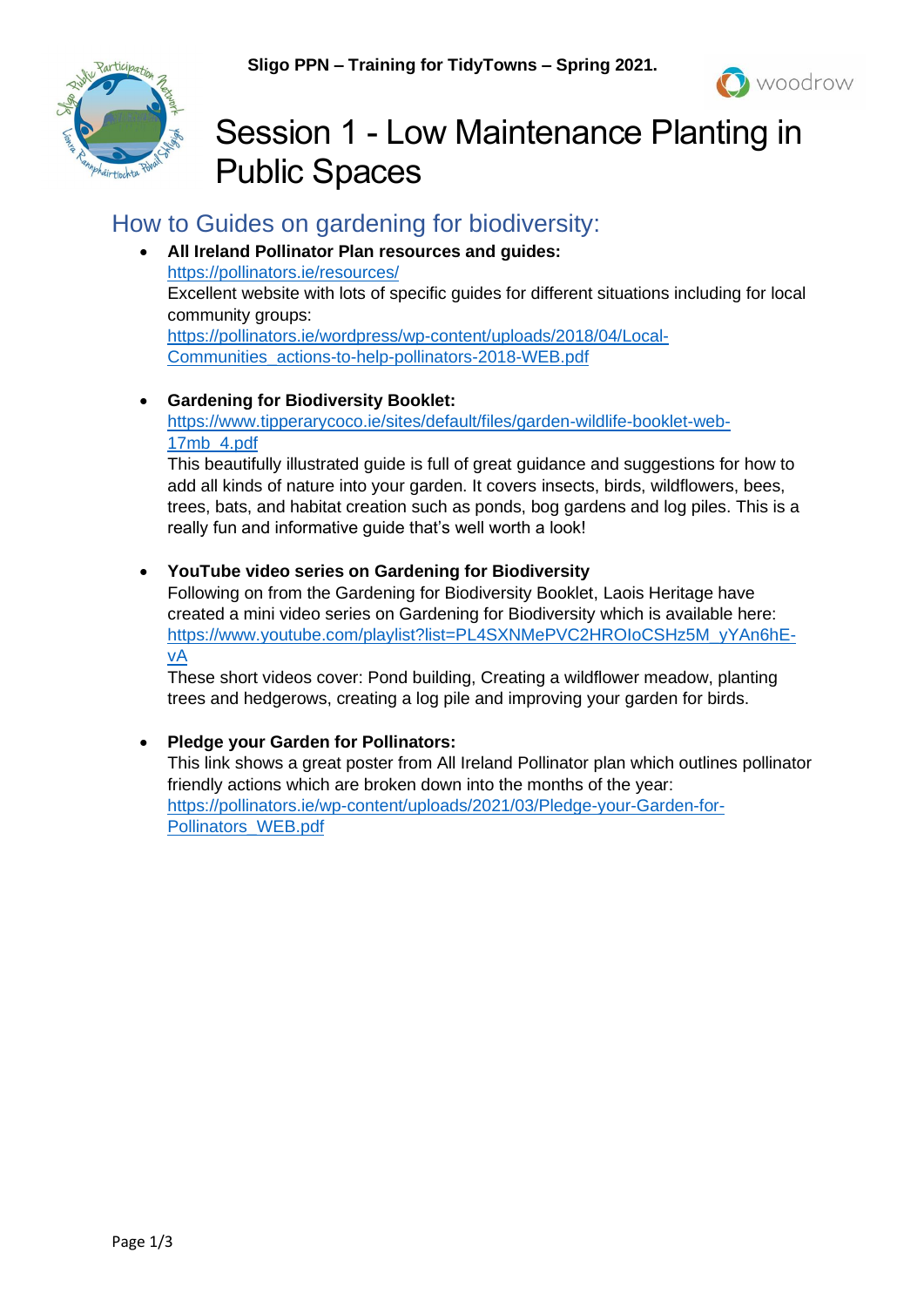



### Pollinator Plant List suggestions

• Excellent planting list of pollinator friendly plants from the All-Ireland Pollinator Plan: [https://pollinators.ie/wordpress/wp-content/uploads/2018/04/Planting-Code-2018-](https://pollinators.ie/wordpress/wp-content/uploads/2018/04/Planting-Code-2018-WEB.pdf) [WEB.pdf](https://pollinators.ie/wordpress/wp-content/uploads/2018/04/Planting-Code-2018-WEB.pdf)

It's divided into different types of plant (bulbs, annuals, perennials etc.) which is really useful for planning your garden in advance and deciding how much maintenance you would be happy to give the area.

• RHS Plants for Pollinators - Garden plants [https://www.rhs.org.uk/science/pdf/conservation-and-biodiversity/wildlife/plants-for](https://www.rhs.org.uk/science/pdf/conservation-and-biodiversity/wildlife/plants-for-pollinators-garden-plants.pdf)[pollinators-garden-plants.pdf](https://www.rhs.org.uk/science/pdf/conservation-and-biodiversity/wildlife/plants-for-pollinators-garden-plants.pdf)

List of garden plants that are pollinator friendly, listed by flowering time.

• Note: Please be careful when choosing plants that they are not listed as invasive species in Ireland. If you are in any doubt, you can check the species profiles on the Biodiversity Ireland website, or filter the lists of species to see only invasive species. Available at:

<https://maps.biodiversityireland.ie/Species>

- Extra planting suggestions and advice from Session 1:
	- o Rudbeckia and Verbena: suitable for containers or in herbaceous borders, full of flowers which delight pollinators and people alike!
	- o Lavender: Beloved by pollinators and a great sensory plant that is recommended for dementia and age friendly supports. English lavender is a hardier plant for the Irish climate and does better in the colder weather than the French lavender. Don't forget to lightly prune back the fresh growth on your lavender every autumn to avoid it getting woody. Lavender likes welldrained soils so avoid planting in wet areas.
	- $\circ$  Perennial Nasturtiums: another lovely trailing colourful option that is attractive to pollinators and very easy to grow.
	- o Bluebells: if you're having issues with animals eating the bulbs, try lifting a few inches of soil off the targeted area and scattering the bulbs there in autumn before replacing the sod.
	- $\circ$  Yellow rattle: where you have vigorous grasses that are competing with your wildflowers, you can add the plant yellow rattle. Known as 'meadow maker' this semi-parasitic plant absorbs nutrients from neighbouring plants and is great at suppressing grass growth to give wildflowers a chance to compete.
	- o Bidens or Bacopa: great pollinator plants for hanging baskets and window boxes
	- o Planting for a wire fence: planting a mixed native hedge will soften the area, just give the plants sufficient space from the fence and each other to establish correctly. Alternatively, where space is tight, you could try trailing an ivy up the fence.